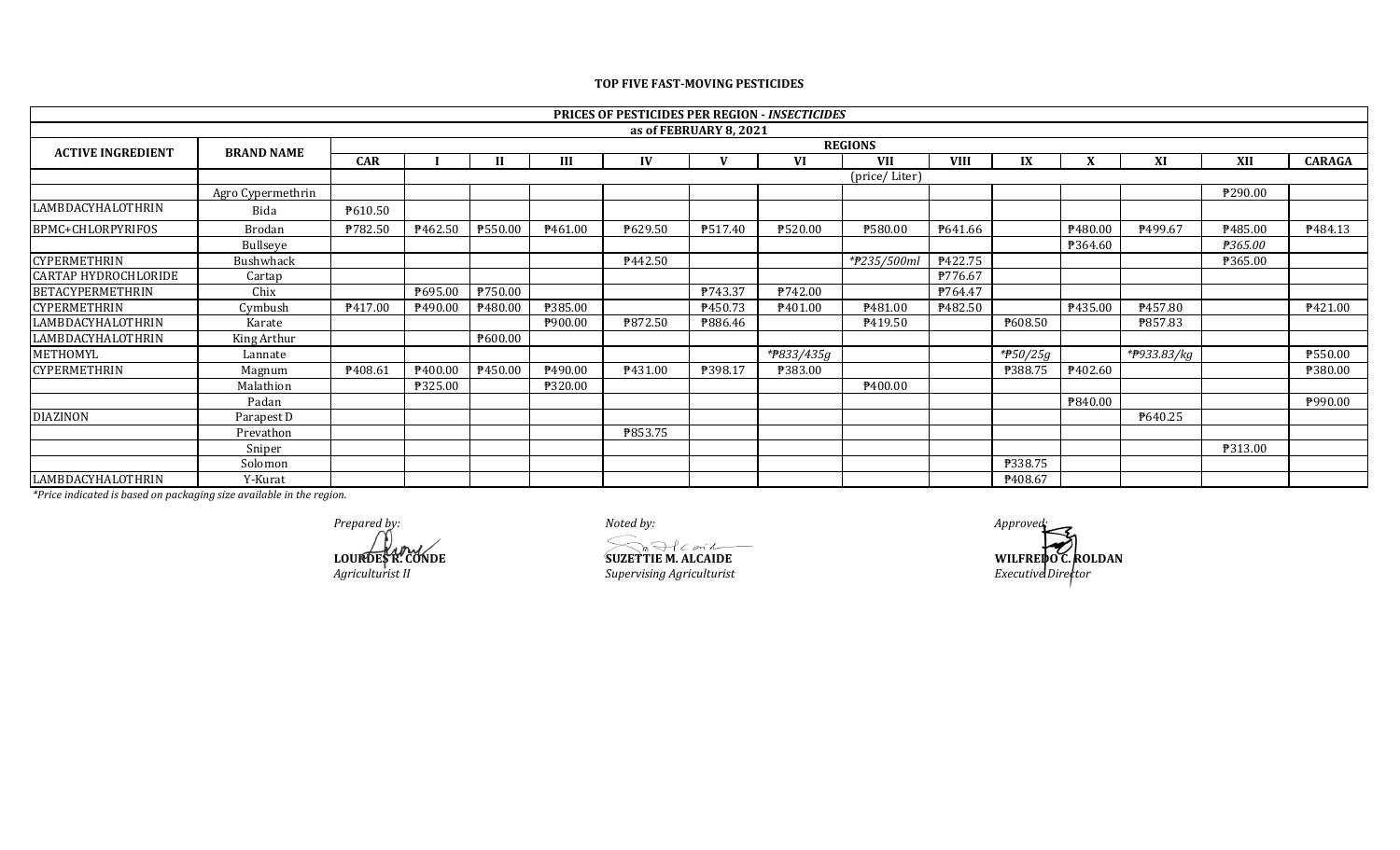|                                  |                   |         |                        |              |           |         |                        | PRICES OF PESTICIDES PER REGION - HERBICIDES |                        |             |                         |                           |         |                         |               |  |  |
|----------------------------------|-------------------|---------|------------------------|--------------|-----------|---------|------------------------|----------------------------------------------|------------------------|-------------|-------------------------|---------------------------|---------|-------------------------|---------------|--|--|
|                                  |                   |         |                        |              |           |         | as of FEBRUARY 8, 2021 |                                              |                        |             |                         |                           |         |                         |               |  |  |
| <b>ACTIVE INGREDIENT</b>         | <b>BRAND NAME</b> |         | <b>REGIONS</b>         |              |           |         |                        |                                              |                        |             |                         |                           |         |                         |               |  |  |
|                                  |                   | CAR     |                        | $\mathbf{I}$ | $\rm III$ | IV      | $\mathbf{V}$           | <b>VI</b>                                    | <b>VII</b>             | <b>VIII</b> | $\mathbf{I} \mathbf{X}$ | $\boldsymbol{\mathrm{X}}$ | XI      | XII                     | <b>CARAGA</b> |  |  |
|                                  |                   |         |                        |              |           |         |                        |                                              | (price/Liter)          |             |                         |                           |         |                         |               |  |  |
| $2,4-D$ IBE                      | 2-4D Ester        |         |                        |              | ₱305.00   | ₱337.00 | ₱339.00                |                                              |                        |             |                         |                           | ₱329.50 |                         | P298.34       |  |  |
|                                  | 24D               |         |                        |              |           |         |                        |                                              | ₱270.00                |             | P256.67                 |                           |         |                         |               |  |  |
|                                  | Advice            |         |                        |              |           |         |                        |                                              |                        | P605.50     |                         |                           |         |                         |               |  |  |
| BUTACHLOR+PROPANIL               | Advance           |         |                        |              |           |         |                        | P627.00                                      |                        |             |                         |                           | ₱690.20 |                         |               |  |  |
|                                  | Agro Bonds        |         |                        |              |           |         |                        |                                              |                        |             |                         |                           |         | P480.00                 |               |  |  |
|                                  | <b>Bio-480</b>    | ₱335.63 |                        |              |           |         |                        |                                              |                        |             |                         |                           |         |                         |               |  |  |
|                                  | Clear-out         | ₱338.50 | ₱373.00                | ₱380.00      |           |         |                        |                                              |                        |             |                         |                           | P455.00 | $*P1,002/gal$           |               |  |  |
|                                  | Clincher 100EC    |         |                        |              |           |         |                        |                                              |                        |             |                         |                           |         |                         |               |  |  |
|                                  | Diuron 80 WP      |         |                        |              |           |         |                        | * $#675/kg$                                  |                        |             |                         |                           |         |                         |               |  |  |
|                                  | Grass Zero        |         |                        |              |           | ₱356.00 |                        |                                              |                        |             |                         |                           |         |                         |               |  |  |
| <b>GLYPHOSATE IPA</b>            | Ground Plus       |         |                        |              |           |         |                        |                                              |                        |             | * $P908/gal$            | ₱293.00                   | ₱305.33 | *#980/gal               | ₱330.00       |  |  |
| 2,4-D AMINE                      | Hedonal           |         |                        |              |           |         | ₱404.83                |                                              |                        |             |                         |                           |         |                         |               |  |  |
| <b>BUTACHLOR+PROPANIL</b>        | Hero              |         |                        |              |           |         |                        |                                              |                        | ₱632.34     |                         |                           |         |                         |               |  |  |
|                                  | Macho             |         |                        |              |           |         |                        |                                              |                        | ₱445.00     |                         |                           |         |                         |               |  |  |
|                                  | Machete           | ₱566.25 | ₱500.00                |              | P547.00   | P643.00 | P655.33                |                                              |                        | ₱649.00     |                         |                           |         |                         | ₱636.50       |  |  |
| <b>GLYPHOSATE IPA</b>            | Mower             |         |                        |              |           | P400.00 |                        | P415.00                                      |                        |             |                         |                           |         |                         |               |  |  |
| FLUAZIFOP-P-BUTYL                | Onecide           |         | $\overline{P1,100.00}$ |              |           |         |                        |                                              |                        |             |                         |                           |         |                         |               |  |  |
|                                  | Pakamot           |         |                        |              |           |         |                        |                                              |                        |             |                         |                           |         |                         | ₱595.50       |  |  |
|                                  | Pmax              |         |                        | ₱350.00      |           |         |                        |                                              |                        |             |                         |                           |         |                         |               |  |  |
| PYRIBENZOXIM                     | Pyanchor          |         |                        |              | P1,172.00 |         |                        | *#870/500 ml                                 |                        |             |                         |                           |         |                         |               |  |  |
| PYRIBENZOXIM+CYHALOF<br>OP BUTYL | Pyanchor Ultra    |         | *#850/500ml            |              |           |         | P1,462.29              |                                              | ₱1,780.00              |             |                         |                           |         |                         |               |  |  |
|                                  | Roque             |         |                        |              |           |         |                        |                                              |                        | P651.25     | ₱545.00                 | ₱586.25                   |         |                         | P652.50       |  |  |
| <b>GLYPHOSATE IPA</b>            | Round up          | P410.50 | P455.00                |              | ₱430.00   |         |                        |                                              | ₱500.00                |             | ₱1,425.00               | P381.60                   | ₱435.67 | $*$ <i>†1,390/gal</i>   |               |  |  |
|                                  | Save Time         |         |                        | ₱350.00      |           |         |                        |                                              |                        |             |                         |                           |         |                         |               |  |  |
|                                  | Sharp Shooter     |         |                        |              | ₱455.00   |         |                        |                                              | P490.00                |             |                         |                           |         |                         |               |  |  |
| <b>PRETILACHLOR</b>              | Sofit 300 EC      |         |                        |              |           |         | ₱959.83                | P938.00                                      | P <sub>1</sub> ,160.00 |             |                         |                           |         |                         |               |  |  |
| <b>GLYPHOSATE IPA</b>            | Spitfire          | ₱338.50 |                        | P350.00      |           |         |                        |                                              |                        |             |                         |                           |         |                         |               |  |  |
|                                  | Square Off        |         |                        |              |           |         |                        |                                              |                        |             |                         |                           |         | $*$ <sup>965</sup> /gal |               |  |  |
| <b>GLYPHOSATE IPA</b>            | Todo Max          |         |                        |              |           |         |                        |                                              |                        |             | ₱280.00                 | ₱298.33                   |         |                         |               |  |  |
| <b>GLYPHOSATE IPA</b>            | Triple 8          |         |                        | P350.00      |           | P350.00 |                        |                                              |                        |             |                         | P343.60                   |         |                         |               |  |  |

*Prepared by: Noted by: Approved:*

**LOURDES R. CONDE**<br>Agriculturist II

 $Superving$  *Agriculturist* 

**SUZETTIE M. ALCAIDE**<br> **SUZETTIE M. ALCAIDE**<br> *Supervising Agriculturist*<br> *Supervising Agriculturist*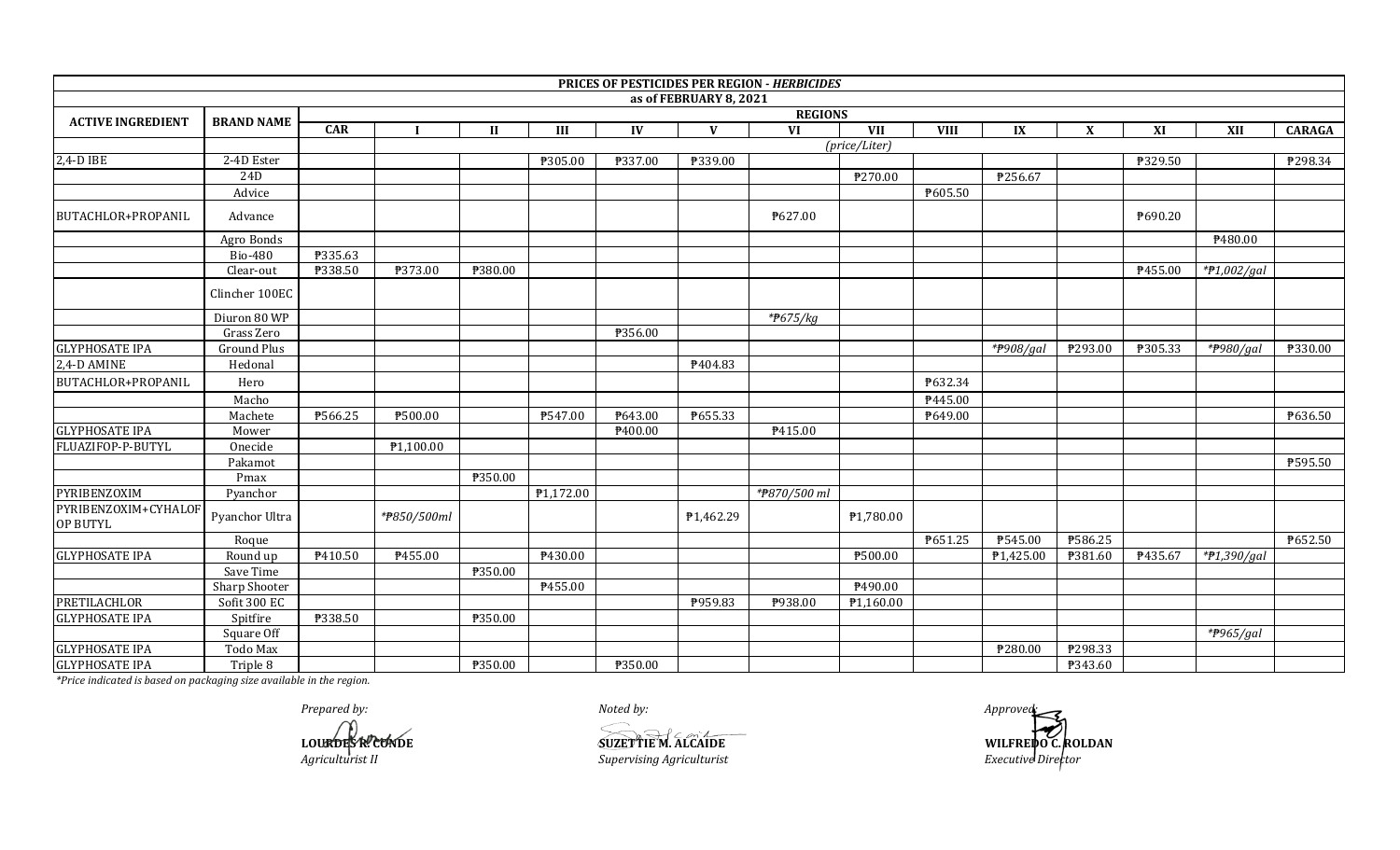|                                         |                   |            |                         |                       |             |                         | <b>PRICES OF PESTICIDE PER REGION - FUNGICIDES</b> |                       |             |             |             |         |           |             |               |
|-----------------------------------------|-------------------|------------|-------------------------|-----------------------|-------------|-------------------------|----------------------------------------------------|-----------------------|-------------|-------------|-------------|---------|-----------|-------------|---------------|
|                                         |                   |            |                         |                       |             |                         | as of FEBRUARY 8, 2021                             |                       |             |             |             |         |           |             |               |
| <b>ACTIVE INGREDIENT</b>                | <b>BRAND NAME</b> |            |                         |                       |             |                         |                                                    | <b>REGIONS</b>        |             |             |             |         |           |             |               |
|                                         |                   | <b>CAR</b> |                         | <b>II</b>             | Ш           | IV                      | $\mathbf{V}$                                       | VI                    | <b>VII</b>  | <b>VIII</b> | IX          |         | XI        | XII         | <b>CARAGA</b> |
|                                         |                   |            |                         |                       |             |                         |                                                    |                       | (price/kg.) |             |             |         |           |             |               |
|                                         | Antracole         |            |                         |                       |             | ₱650.00                 |                                                    | P750.00               |             |             |             |         |           | ₹630.00     | ₱661.50       |
| <b>THIOPHANATE METHYL</b>               | Armor             |            | *#295/250g              |                       |             |                         |                                                    |                       | *#200/kg    | ₹1.866.67   |             |         |           |             |               |
| DIFENOCONAZOLE+PROPICO<br><b>NAZOLE</b> | Armure            |            |                         | *#780/250ml           | *#725/250ml |                         | *#687.28/250 ml                                    |                       |             | *#680/250ml | *#625/250ml | P696.67 |           |             |               |
| <b>BENOMYL</b>                          | Benomax           |            |                         | *#180/100g            |             |                         |                                                    |                       |             |             |             |         |           |             |               |
| CHLOROTHALONIL                          | Daconil           |            |                         |                       |             |                         |                                                    |                       |             |             |             |         | ₱908.00   | *#890/L     |               |
| MANCOZEB                                | Dithane           | P611.67    | $*$ <del>P</del> 520/kg | * <del>P</del> 650/kg | P535.00     | $*$ <del>P</del> 562/kg | P588.10                                            | $*$ <b>P</b> 253/250g | P640.00     |             | ₱500.00     | ₱560.00 | ₱556.83   | P560.00     | P547.00       |
| THIOPHANATE METHYL                      | Fungitox          |            |                         |                       |             |                         |                                                    |                       |             |             |             |         | ₱770.00   |             | ₱550.67       |
| <b>BENOMYL/MANCOZEB</b>                 | Fungufree         |            |                         |                       |             | * <del>P</del> 500/kg   | ₱393.87                                            |                       |             |             |             |         |           |             |               |
| <b>COPPER HYDROXIDE</b>                 | Funguran          | P719.63    | *#650/kg                | * <del>P</del> 695/kg | ₹663.00     | P745.50                 | P703.00                                            |                       |             | P675.00     |             | ₱662.50 |           |             | P675.00       |
| <b>COPPER HYDROXIDE</b>                 | Funguran OH       |            |                         |                       |             |                         |                                                    | P672.00               |             |             |             |         |           |             |               |
| <b>COPPER HYDROXIDE</b>                 | Kocide            |            |                         | *#1060/kg             |             |                         |                                                    |                       | P1,380.00   | ₱970.00     | ₱985.00     | P926.66 |           |             | P1,030.00     |
|                                         | Manager           | P560.25    |                         |                       |             |                         |                                                    | ₱500.00               | ₱520.00     |             |             |         |           |             |               |
| MANCOZEB                                | Mancozeb          |            |                         |                       | ₹373.00     |                         |                                                    |                       |             |             | ₱384.00     |         |           |             |               |
| MANCOZEB                                | Manzate           |            |                         |                       | *#140/250g  |                         | P393.25                                            |                       |             |             | P421.00     | P489.60 | P458.40   |             |               |
| <b>DIFENOCONAZOLE</b>                   | Montana           |            | *#950/500ml             |                       |             |                         |                                                    |                       |             |             |             |         |           |             |               |
| TEBUCONAZOLE+TRIFLOXYS<br><b>TROBIN</b> | Nativo            |            |                         |                       |             | P623.00                 |                                                    |                       |             |             |             |         |           |             |               |
| MANCOZEB                                | Redeemer          |            |                         |                       |             |                         |                                                    |                       |             | ₹395.50     |             |         |           |             |               |
| <b>DIFENOCONAZOLE</b>                   | Score             |            | *#770/250ml             |                       |             |                         |                                                    |                       |             |             |             |         |           | *#660/250ml |               |
| THIOPHANATE METHYL                      | Topsin            |            |                         |                       |             |                         |                                                    | ₱300.00               |             |             |             |         | P1,217.17 |             |               |
| MANCOZEB                                | Torogi Blue       | ₱584.00    |                         |                       |             |                         |                                                    |                       |             |             |             |         |           |             |               |
|                                         | Wonder            |            |                         |                       |             |                         |                                                    |                       | *#150/250g  |             |             |         |           |             |               |
| MANCOZEB                                | Wallop            |            |                         |                       |             |                         |                                                    |                       |             |             |             |         |           | P375.00     |               |

*Prepared by:*<br> *Approved:*<br> **Approved:**<br> **Approved:**<br> **SUZETTIE M. ALCAIDE**<br> **SUZETTIE M. ALCAIDE**<br> **WILFRED** 

 $Superving$  *Agriculturist* 

**LOURDES R. CONDE**<br> **LOURDES R. CONDE**<br> *SUZETTIE M. ALCAIDE*<br> *Supervising Agriculturist*<br> *Executive Director*<br> *Executive Director*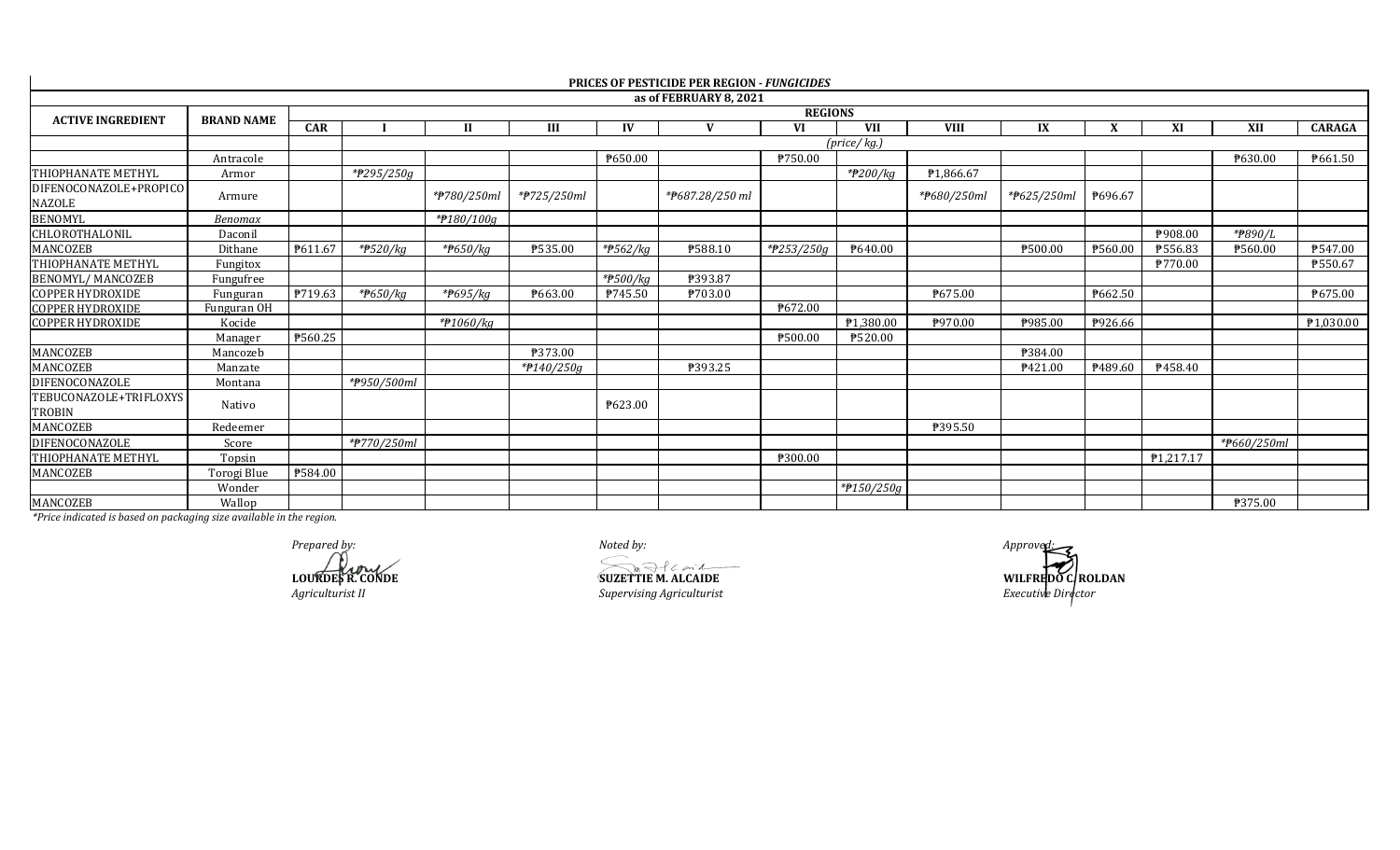|                                                                        |                   |            |                        |                        |                         |               | PRICES OF PESTICIDE PER REGION - MOLLUSCICIDES |                        |                        |               |              |                      |              |            |              |
|------------------------------------------------------------------------|-------------------|------------|------------------------|------------------------|-------------------------|---------------|------------------------------------------------|------------------------|------------------------|---------------|--------------|----------------------|--------------|------------|--------------|
|                                                                        |                   |            |                        |                        |                         |               | as of FEBRUARY 8, 2021                         |                        |                        |               |              |                      |              |            |              |
|                                                                        |                   |            |                        |                        |                         |               |                                                |                        | <b>REGIONS</b>         |               |              |                      |              |            |              |
| <b>ACTIVE INGREDIENTS</b>                                              | <b>BRAND NAME</b> |            |                        |                        |                         |               |                                                |                        |                        |               |              |                      |              |            |              |
|                                                                        |                   | <b>CAR</b> |                        | <b>II</b>              | Ш                       | IV            | V                                              | VI                     | <b>VII</b>             | <b>VIII</b>   | IX           | X                    | XI           | XII        | CARAGA       |
|                                                                        |                   |            |                        |                        |                         |               |                                                |                        | (price/kg.)            |               |              |                      |              |            |              |
| NICLOSAMIDE & NICLOSAMIDE<br>ETHANOLAMINE SALT                         | Bayluscide        |            | *#85/sachet            | *#1,080/L              | *#1,099/L               | *#1,103/L     | $*P1,113.21/L$                                 |                        |                        | ₱1,250.00     | *P1,042.00/L | *#1093.25/L          | *#1,099.20/L | *P545.00/L | *#1,179.38/L |
| METALDEHYDE                                                            | Bayonet           | P279.08    |                        |                        | *#300/kg                | *#276.33/kg   | ₱286.66                                        | ₱271.00                | P317.50                | ₱272.78       | ₱257.50      | ₱294.33              |              | ₱280.00    |              |
|                                                                        | Cimarron          |            |                        |                        |                         |               |                                                | *#908/350g             |                        | ₱835.56       |              |                      |              |            |              |
| NICLOSAMIDE & NICLOSAMIDE<br>ETHANOLAMINE SALT                         | Hit               |            | * <del>P</del> 90/35g  | ₱885.00                | $*$ <del>P</del> 775/kg | *#835.67/350g | *P891.25/350g                                  |                        |                        |               |              |                      |              |            |              |
| NICLOSAMIDE ETHANOLAMINE<br>SALT                                       | Laser             | *#35/80g   |                        | ₱850.00                |                         |               |                                                |                        |                        |               |              |                      |              |            |              |
|                                                                        | Maskada           |            |                        |                        |                         |               |                                                |                        |                        |               |              |                      |              |            | ₱950.00      |
|                                                                        | Maso              |            |                        |                        |                         |               |                                                | *#943/box              |                        |               |              |                      |              |            |              |
| METALDEHYDE, NICLOSAMIDE, &<br>NICLOSAMIDE ETHANOLAMINE<br><b>SALT</b> | Moluxide          |            |                        |                        |                         |               |                                                |                        |                        |               |              |                      | ₱775.00      |            |              |
| NICLOSAMIDE ETHANOLAMINE<br>SALT                                       | Niclomax          |            |                        |                        | *#725/kg                |               | *P844.71/350g                                  |                        |                        |               |              |                      |              |            |              |
|                                                                        | Niclos M          |            |                        |                        |                         |               |                                                |                        | *P105/35g              |               |              |                      |              |            |              |
|                                                                        | Padan             |            |                        |                        |                         |               |                                                |                        |                        |               |              |                      | *#934.63/L   |            |              |
| NICLOSAMIDE & NICLOSAMIDE<br>ETHANOLAMINE SALT                         | Parakuhol         |            |                        |                        |                         |               |                                                |                        |                        |               | *#725/350g   | * <del>P</del> 943/L | *#781.80/L   | *#70/35g   | ₱841.67      |
| NICLOSAMIDE ETHANOLAMINE<br>SALT                                       | Primalex          |            |                        |                        |                         |               |                                                |                        |                        |               |              |                      |              |            | *#860/box    |
| NICLOSAMIDE ETHANOLAMINE<br>SALT                                       | Shatter           |            |                        |                        |                         |               |                                                |                        | $*$ #112.50/pk         | P950.84       |              |                      |              |            |              |
|                                                                        | Snailmate         |            |                        |                        |                         | *#805/350g    |                                                |                        |                        |               |              |                      |              |            |              |
| METALDEHYDE, NICLOSAMIDE, &<br>NICLOSAMIDE ETHANOLAMINE<br>SALT        | Snailkill         | ₱2,436.50  | ₱240.00                |                        |                         |               |                                                |                        |                        |               | P249.00      |                      |              |            |              |
| NICLOSAMIDE ETHANOLAMINE<br>SALT                                       | Surekill          |            | $*$ <b>P</b> 102.5/35g | * <del>P</del> 980/box | P795.00                 |               | *P944.57/350g                                  | * <del>P</del> 968/box | $*$ <b>P</b> 124.34/pk | *#1162.78/box |              | *#1066/box           | P941.33      | *#950/350g | ₱1,046.84    |
| NICLOSAMIDE ETHANOLAMINE<br>SALT                                       | Tagluscide        | *P90/35g   |                        | *#800/box              |                         |               |                                                |                        |                        |               | *#872.5/350g |                      |              |            |              |
| METALDEHYDE                                                            | Thump             |            |                        |                        |                         |               |                                                | ₱225.00                | ₱250.00                |               |              | ₱280.00              |              | ₱285.00    |              |

Prepared by:<br> **Algebrary**<br> **LOURDES R. CONDE** Agriculturist II

Noted by:  $\widehat{\text{SUZETTE M. ALCAIDE}}$ Supervising Agriculturist

Approvert: WILFREDO C. ROLDAN